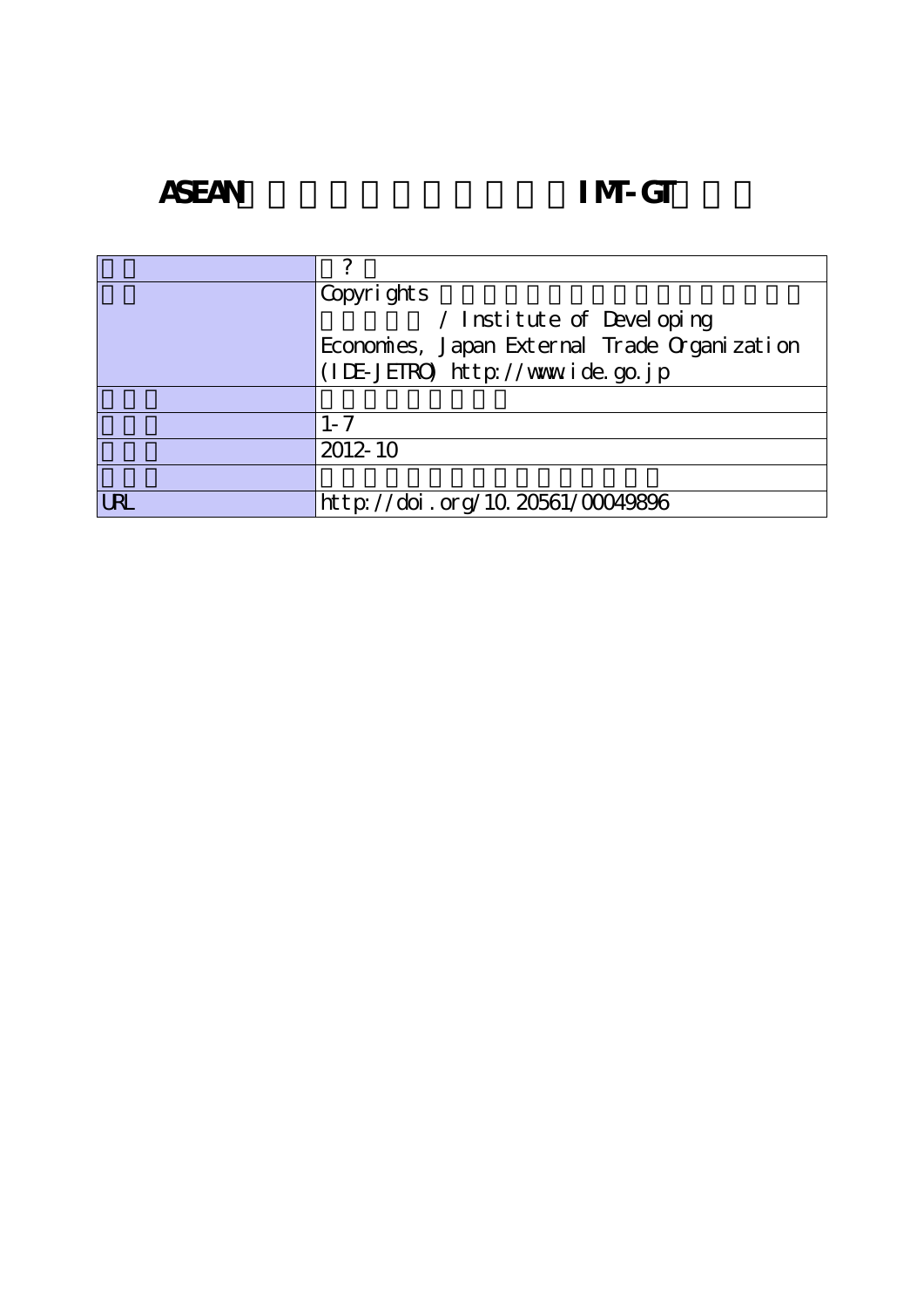[http://www.ide.go.jp](http://www.ide.go.jp/)

| 2012 10 |  |
|---------|--|
|         |  |

ASEAN IMT-GT

| 19<br><b>IMT-GT</b>                                                                        |                                                        |                           |                             |                   |                |  |  |
|--------------------------------------------------------------------------------------------|--------------------------------------------------------|---------------------------|-----------------------------|-------------------|----------------|--|--|
| 2012<br>24<br>9                                                                            | 27                                                     |                           |                             |                   |                |  |  |
|                                                                                            | IMT-GT Indonesia - Malaysia - Thailand Growth Triangle |                           |                             |                   |                |  |  |
| $IMT-GT$                                                                                   |                                                        | 10                        |                             |                   | $\,8\,$        |  |  |
| 14                                                                                         |                                                        |                           | 1993                        |                   |                |  |  |
|                                                                                            |                                                        |                           |                             |                   |                |  |  |
|                                                                                            |                                                        |                           |                             |                   |                |  |  |
| BIMP-EAGA Brunei Darussalam - Indonesia - Malaysia - The Philippines East ASAN Growth Area |                                                        |                           |                             |                   |                |  |  |
| $IMT-GT$                                                                                   |                                                        |                           | Asian Development Bank: ADB |                   |                |  |  |
| ADB                                                                                        |                                                        |                           |                             |                   |                |  |  |
|                                                                                            |                                                        | <b>IMT-GT</b>             |                             | ADB               |                |  |  |
|                                                                                            |                                                        |                           |                             |                   |                |  |  |
|                                                                                            |                                                        |                           |                             |                   |                |  |  |
|                                                                                            | <b>JICA</b>                                            |                           | <b>JICA</b>                 | ASEAN             | <b>IMT-GT</b>  |  |  |
|                                                                                            | <b>ASEAN RoRo</b>                                      |                           |                             |                   |                |  |  |
|                                                                                            |                                                        | ${\bf A} {\bf D} {\bf B}$ | <b>IMT-GT</b>               |                   |                |  |  |
|                                                                                            | $IMT-GT$                                               |                           |                             |                   |                |  |  |
| 2012<br>$\overline{4}$                                                                     |                                                        | <b>ASEAN</b>              |                             |                   | <b>IMT-GT</b>  |  |  |
| $IMT-GT$                                                                                   | 5                                                      |                           |                             |                   | Implementation |  |  |
| Blueprint: 2012-2016                                                                       |                                                        | <b>ASEAN</b>              |                             |                   |                |  |  |
| <b>IMT-GT</b>                                                                              |                                                        |                           |                             |                   |                |  |  |
|                                                                                            |                                                        |                           |                             | IB                |                |  |  |
|                                                                                            |                                                        |                           |                             |                   |                |  |  |
|                                                                                            |                                                        | CIMT Centre for IMT-GT    |                             | 2012              | 4              |  |  |
|                                                                                            |                                                        |                           |                             |                   |                |  |  |
|                                                                                            |                                                        |                           |                             |                   |                |  |  |
|                                                                                            |                                                        |                           |                             |                   |                |  |  |
|                                                                                            |                                                        |                           |                             |                   |                |  |  |
|                                                                                            |                                                        |                           | (1)                         | $\left( 2\right)$ | (3)            |  |  |
| (4)                                                                                        | (5)                                                    | (6)                       |                             |                   | 6              |  |  |
|                                                                                            |                                                        |                           |                             |                   |                |  |  |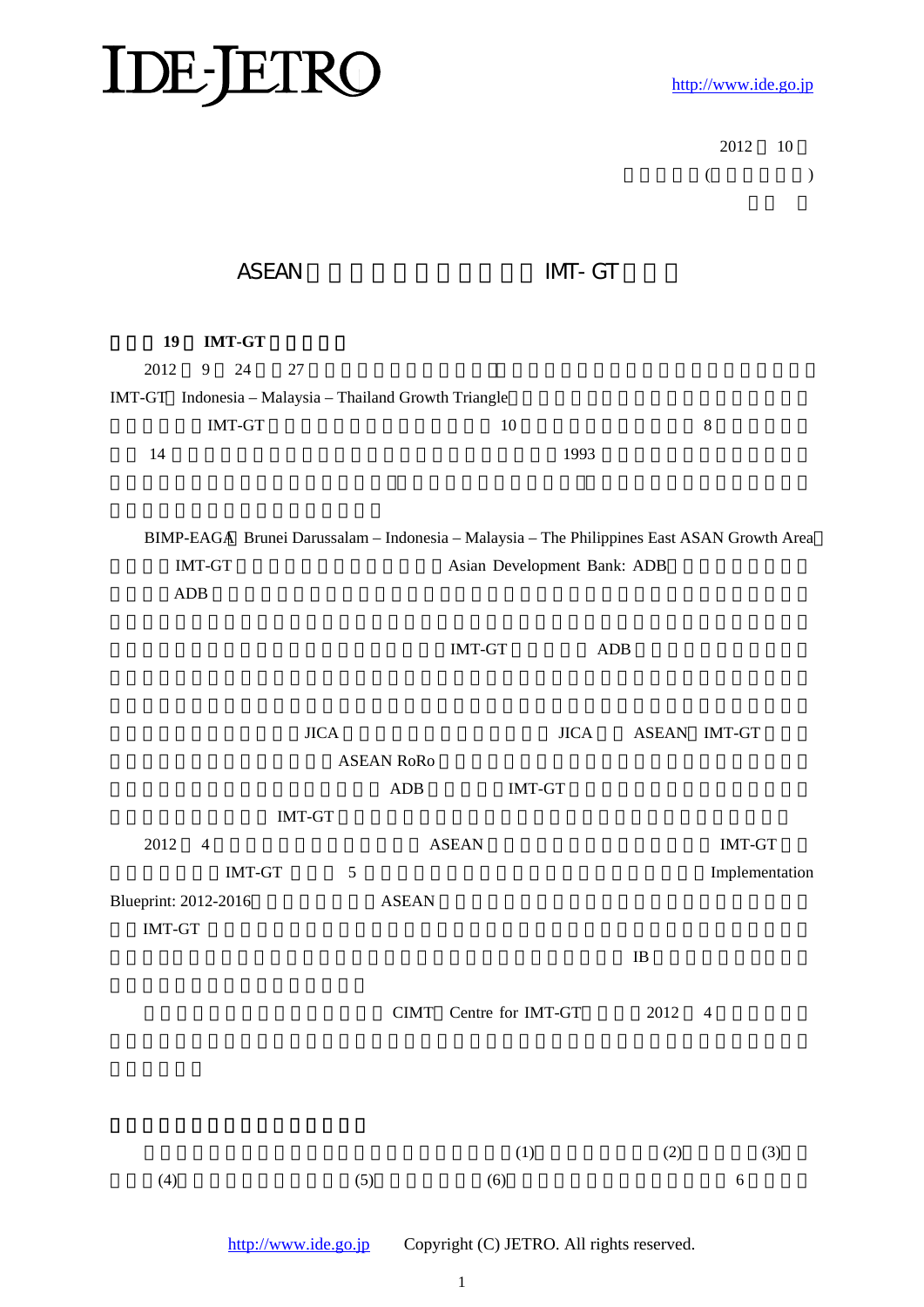a 12 a  $\frac{1}{2}$  a  $\frac{1}{2}$  a  $\frac{1}{2}$  rolling pipeline

| $IM-GT$ | $2012 - 13$                                                                   |                   |
|---------|-------------------------------------------------------------------------------|-------------------|
|         | <b>Flagship programs and projects</b>                                         | Cost<br>US\$ Mil. |
|         | Flagship program 1: Five connectivity corridors                               | 732.80            |
|         | Flagship Program 1a: Extended Songkhla - Penang - Medang corridor             |                   |
| 1.      | Hat Yai - Sadao intercity motorway                                            | 300.00            |
| 2.      | Nathawi Ban Prakob - Durian Burung                                            |                   |
|         | Nathawi Ban Prakob (construction of CIQ facilities)<br>(i)                    | 69.00             |
|         | Durian Burung – Pedu – Gubir – Kupang (road upgrading)<br>(ii)                | 66.00             |
|         | (iii)<br>Alor Setar - Kuala Nerang - Durian Burung(road upgrading)            | 77.00             |
| 3.      | Ipoh – Medan direct flight                                                    | TBD               |
| 4.      | Southern region cargo distribution center at Thungsong                        | 28.00             |
| 5.      | Integrated CIQ at Bukit Kayu Hitam                                            | 120.00            |
| 6.      | Northgate manufacturing park at Pengkalan Hulu                                | 47.00             |
| 7.      | Narathiwat special border economic zone                                       | TBD               |
|         | Flagship Program 1b: Straits of Malacca Corridor                              |                   |
| 8.      | Development of Kantang coastal port at Naklua                                 | 22.00             |
| 9.      | Road upgrading of Kaki Bukit - Wang Kelian                                    | 3.80              |
|         | Flagship program 2: Streamlining of trade regulations and procedures          | 1.16              |
| 10.     | Simplification of CIQ regulations and procedures                              | <b>TBD</b>        |
| 11.     | CIQ complex development at Narathiwat and Songkhla                            | 0.16              |
| 12.     | Exchange of study visit of CIQ personnel                                      | 1.00              |
|         | Flagship program 3: Promotion of logistics/supply chain and business services | 2.85              |
| 13.     | Bukit Bunga - Jeli strategic implementation plan                              | 1.59              |
| 14.     | IMT-GT annual trade missions and trade fairs                                  | 0.26              |
| 15.     | <b>IMT-GT</b> contact center                                                  | 1.00              |
|         | Marine fisheries and aquaculture development<br><b>Flagship program 4:</b>    | <b>TBD</b>        |
| 16.     | IMT-GT fisheries conference and partnership arrangemnet                       | TBD               |
|         |                                                                               |                   |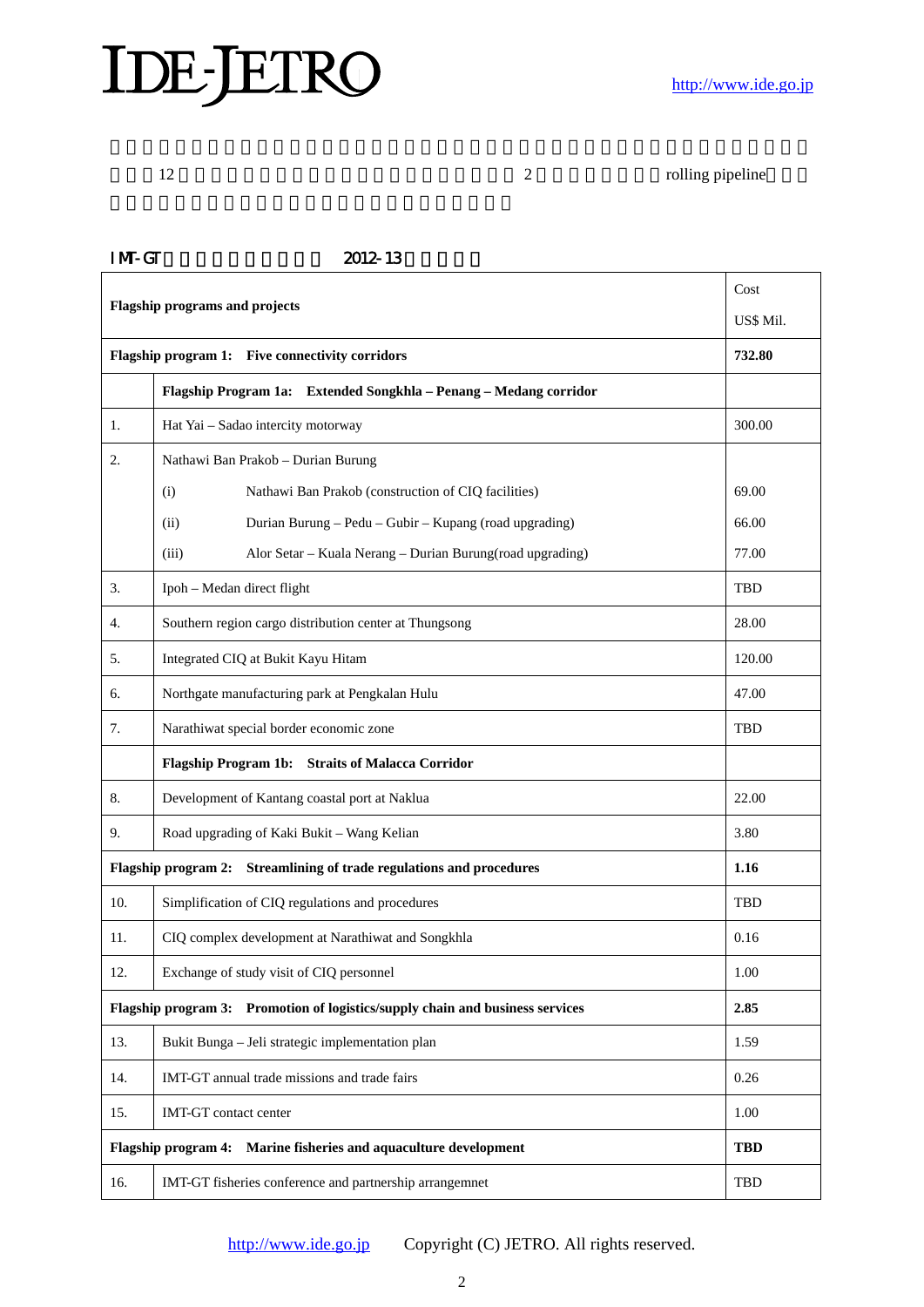|                                                                                              | Flagship program 5: Application of new technologies for livestock                         | 0.07   |
|----------------------------------------------------------------------------------------------|-------------------------------------------------------------------------------------------|--------|
| 17.                                                                                          | IMT-GT network for animal production and biotechnology                                    | 0.07   |
|                                                                                              | Flagship program 6: Trade in agriculture                                                  | 14.50  |
| 18.                                                                                          | BIMP-EAGA and IMT-GT high-value agriculture business conference and trade expo 2012       | TBD    |
| 19.                                                                                          | Narathiwat agricultural market                                                            | 14.50  |
|                                                                                              | Flagship program7: Environment-friendly agriculture                                       | 1.00   |
| 20.                                                                                          | Development of agro-eco-friendly agriculture through adoption of appropriate technologies | 1.00   |
|                                                                                              | Flagship program 8: Halal integrity (standards and certification)                         | 1.17   |
| 21.                                                                                          | Integrated halal superhighway IMT-GT hot system                                           | 1.17   |
|                                                                                              | Flagship program 9: Industry development                                                  | 21.07  |
| 22.                                                                                          | Perlis halal park                                                                         | 3.13   |
| 23.                                                                                          | Tok Bali fisheries integrated park in Kelantan                                            | 17.94  |
| Flagship program 11: Develop thematic tourism routes or circuits with a logical sequence of  |                                                                                           |        |
|                                                                                              | destinations and sites                                                                    |        |
| 24.                                                                                          | International homestay promotion fair                                                     | 0.10   |
| Flagship program 12: Enhanced labor mobility by adopting mutual recognition agreements along |                                                                                           |        |
|                                                                                              | the lines of the ASEAN framework                                                          |        |
| 25.                                                                                          | Enhancement of the quality of human resources in the IMT-GT subregion through capacity    | 0.14   |
|                                                                                              | building programs                                                                         |        |
|                                                                                              | Training and workshop for IMT-GT executives/mid-management at Prince Songkhla<br>(i)      |        |
|                                                                                              | University                                                                                |        |
|                                                                                              | Workshop on IMT-GT cooperation for management and skills development in tourism<br>(11)   |        |
|                                                                                              | (iii) Workshop on the effectiveness and efficiency on technical and vocational training   |        |
|                                                                                              | Workshop on project method in vocational training<br>(1V)                                 |        |
|                                                                                              | International seminar on women participation in the labor market<br>(v)                   |        |
| <b>TOTAL:</b>                                                                                |                                                                                           | 774.86 |

() IMT-GT, *Implementation Blueprint: 2012-2016*, Appendix 2, pp.59-60.

### **31CA** ASEAN RoRo **F/S**

IMT-GT

### $M$ T-GT contract to  $M$

 $3$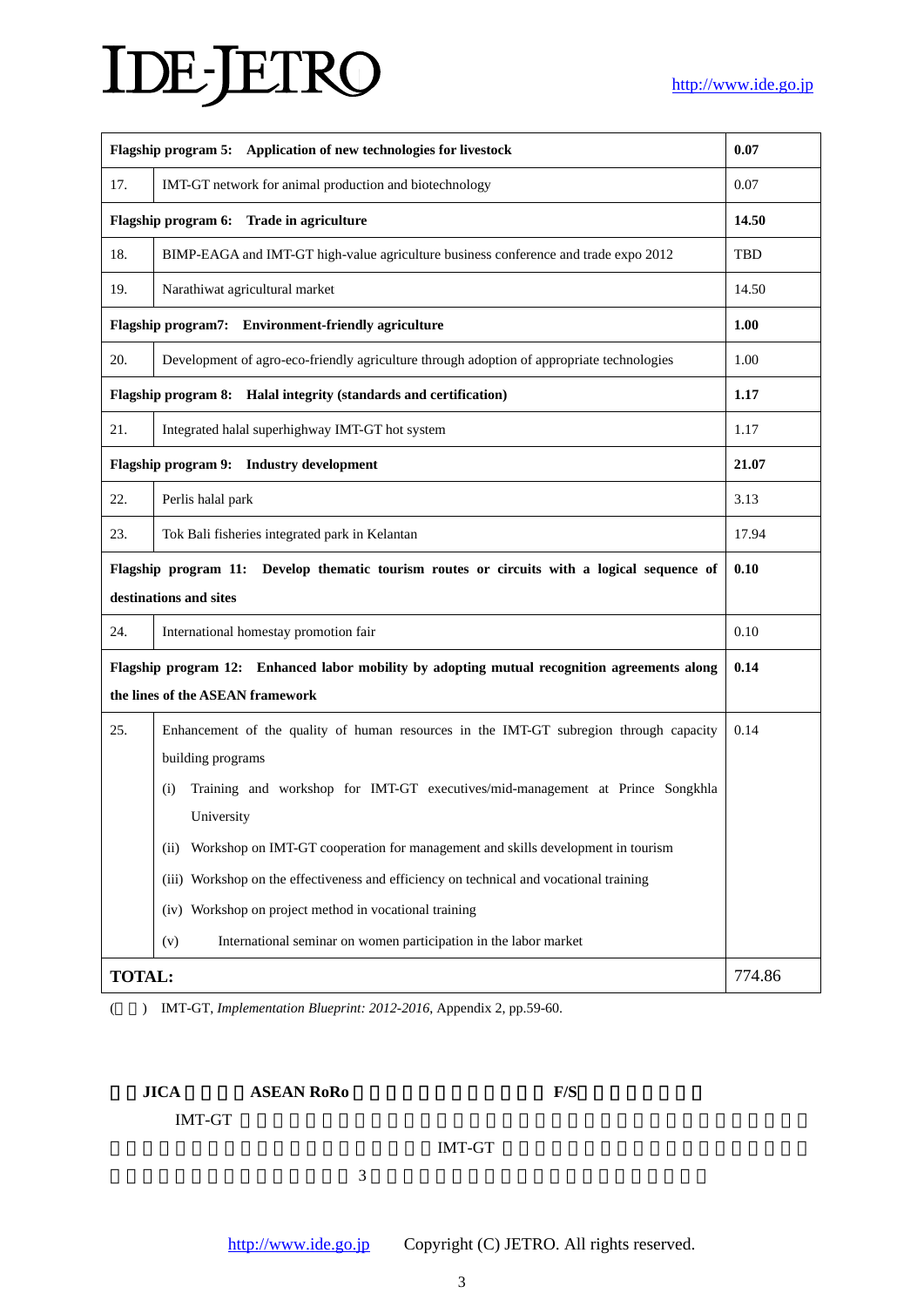

() IMT-GT, *Implementation Blueprint: 2012-2016*, Figure 2, p.8

|                                         | maritime connectivity |                  | <b>ASEAN</b>                                                 |              |
|-----------------------------------------|-----------------------|------------------|--------------------------------------------------------------|--------------|
|                                         | 2015                  | 5                | <b>ASEAN</b>                                                 |              |
| Brunei Action Plan: BAP                 |                       | <b>ASEAN</b>     | <b>ASEAN</b>                                                 |              |
| Master Plan on ASEAN Connectivity: MPAC |                       |                  | <b>ASEAN RoRo</b>                                            |              |
|                                         | 15                    |                  | 1                                                            |              |
| <b>MPAC</b>                             |                       |                  | <b>JICA</b>                                                  |              |
|                                         | Belawan – Penang      | Belawan – Phuket | Dumai – Malacca                                              |              |
| Muara – Labuan – Brooke's Point         | Muara – Zamboanga     |                  | Davao – Genaeral Santos – Bitung                             | Johor        |
| Tawau –Tarakan – Pantoloan<br>– Sintete | 8                     |                  |                                                              |              |
|                                         |                       |                  | 2012<br>7                                                    | <b>ASEAN</b> |
|                                         |                       | <b>ASEAN</b>     | $(1)$ Belawan – Penang –                                     |              |
| Phuket                                  |                       |                  | $(2)$ Dumai – Malacca $(3)$ Davao – Genaeral Santos – Bitung | 3            |
|                                         |                       |                  |                                                              |              |

**4**.マラッカ=ドゥマイ **RoRo** 航路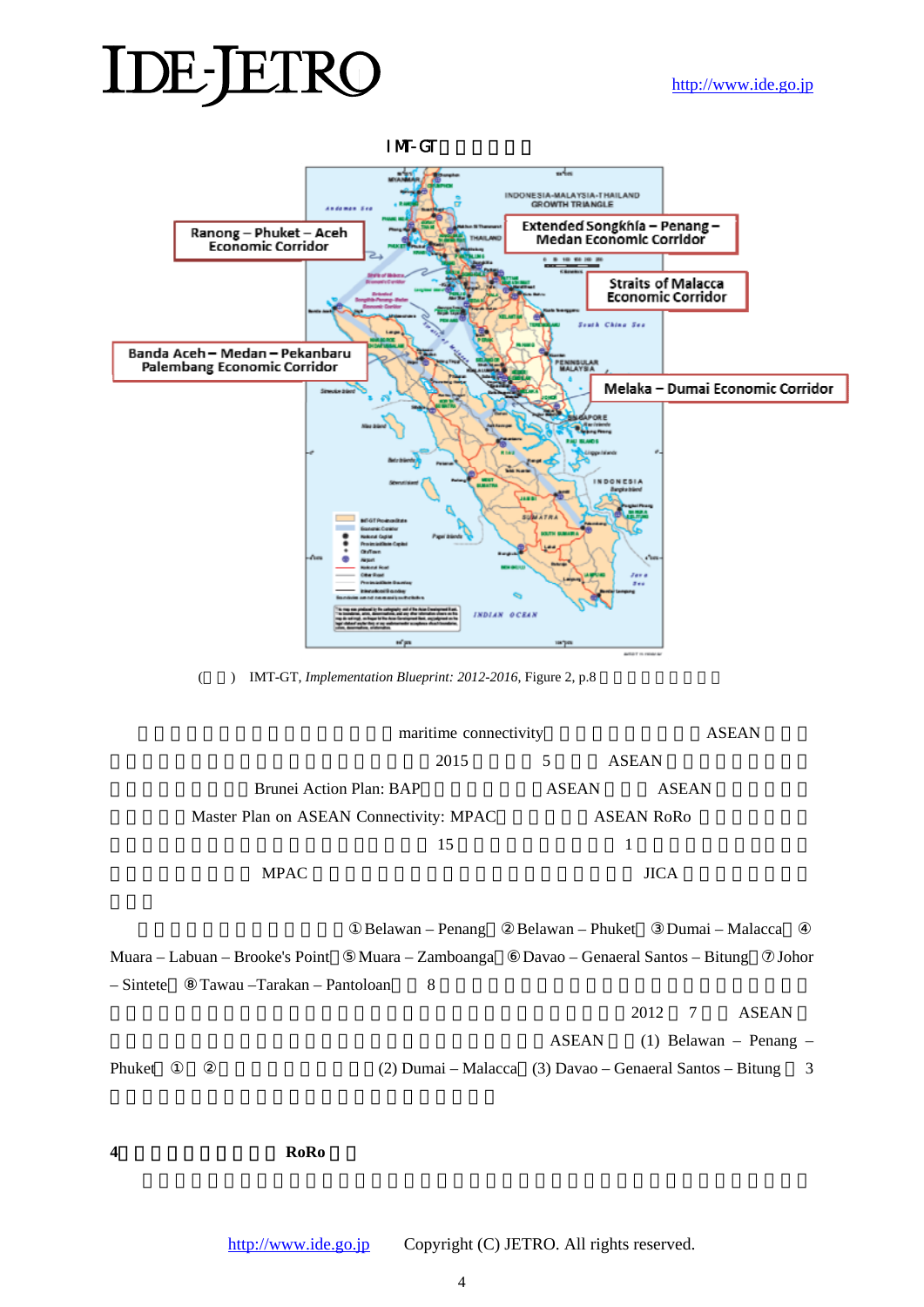2012 7

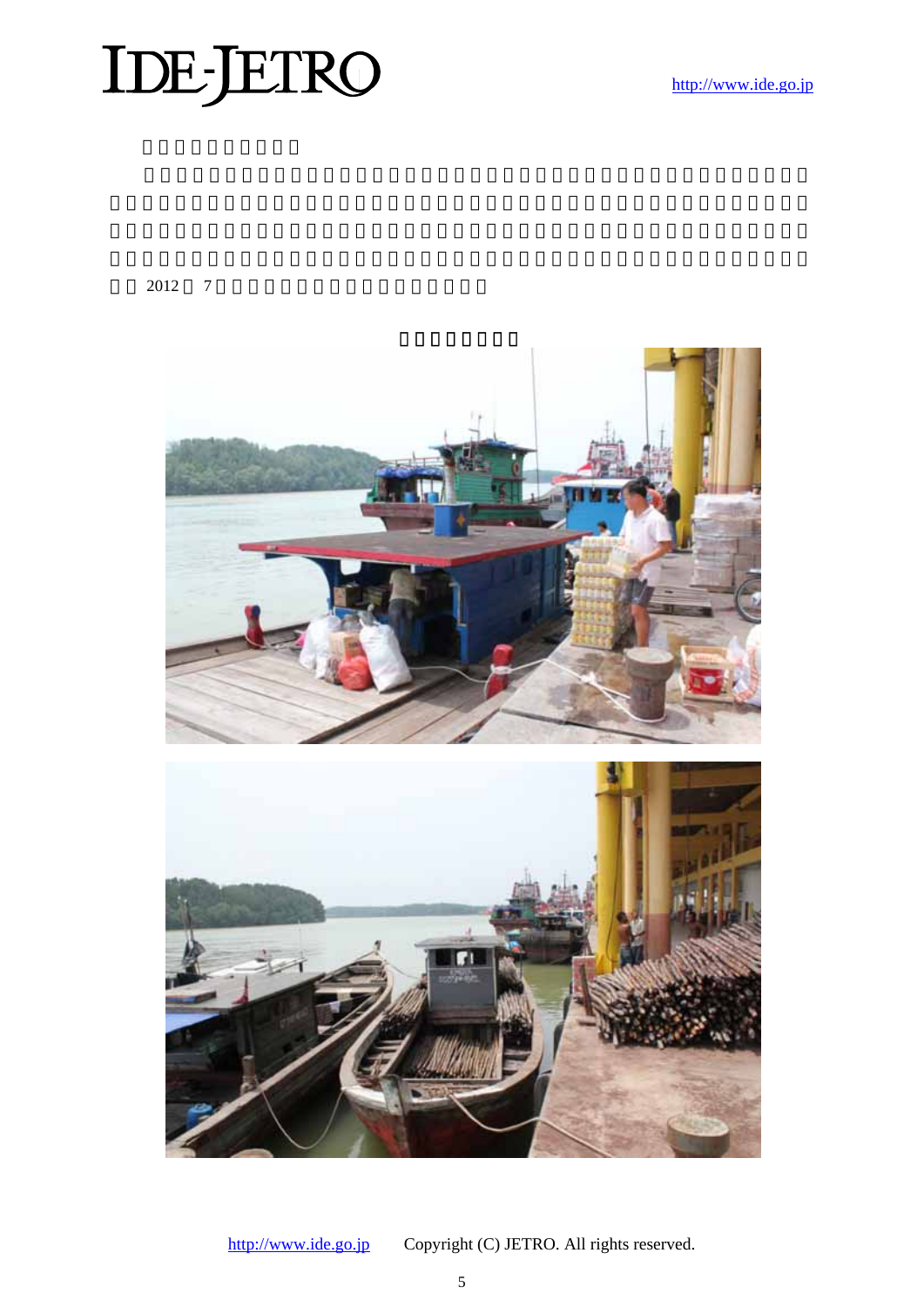|                |                         |             | RoRo |      |
|----------------|-------------------------|-------------|------|------|
|                |                         | <b>CIQ</b>  |      |      |
|                | 8km                     |             |      |      |
|                | 2013<br>$\overline{11}$ | <b>SPPG</b> | RoRo |      |
| $\overline{2}$ |                         |             |      | 1200 |
|                |                         |             |      |      |
|                | RoRo                    | RoRo        |      |      |
|                |                         |             |      |      |



|      | $CIQ$ 8 1 |  |
|------|-----------|--|
| 10 2 |           |  |

250 60%